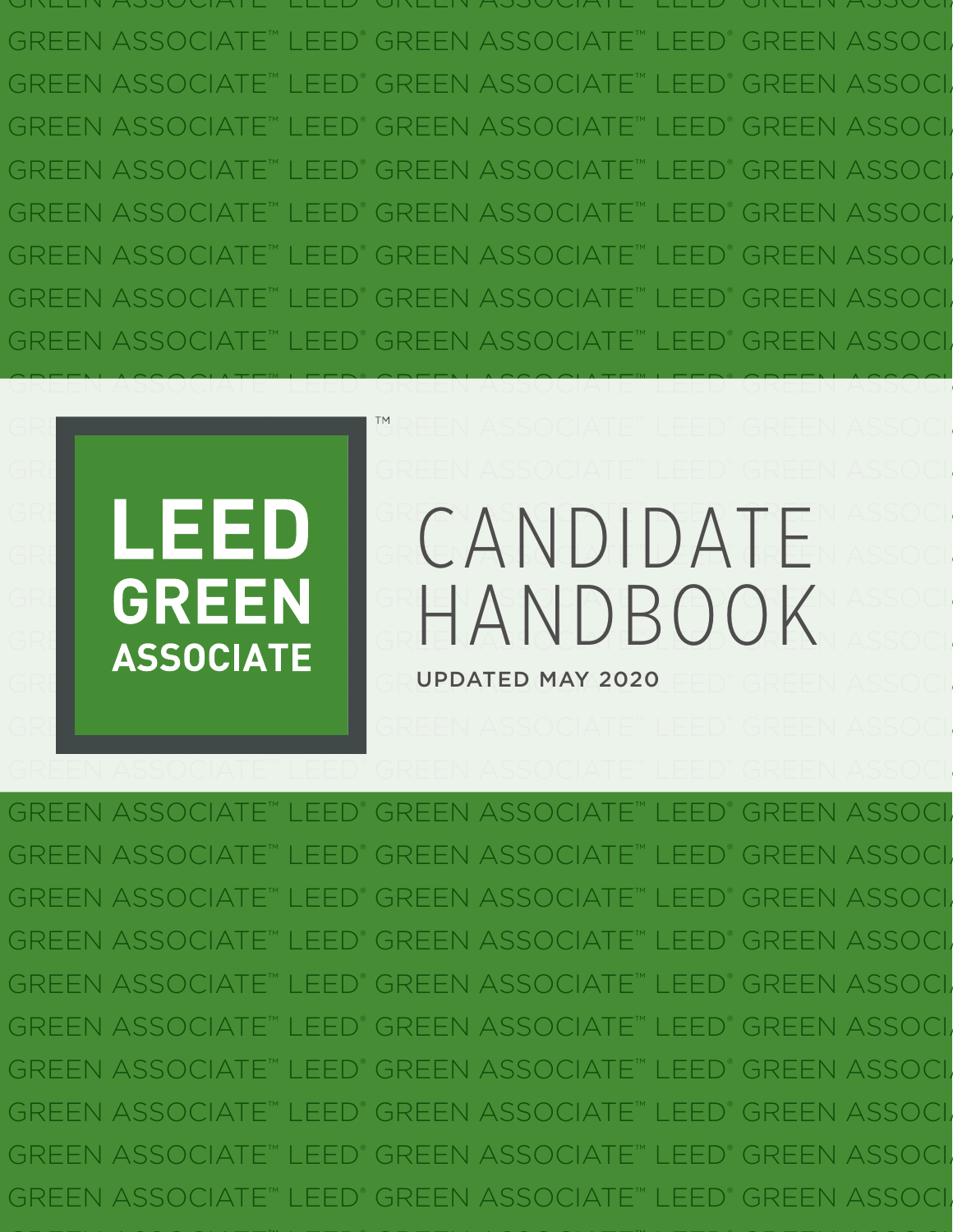## **ABOUT GREEN BUSINESS CERTIFICATION INC.**

Green Business Certification Inc.™ (GBCI) is the premier organization independently recognizing excellence in green business industry performance and practice globally.

Established in 2008, GBCI exclusively administers project certifications and professional credentials and certificates within the framework of the U.S. Green Building Council's Leadership in Energy and Environmental Design (LEED®) green building rating systems as well as the PEER® standard for power systems, the WELL Building Standard™, the Excellence in Design for Greater Efficiencies (EDGE) program, the Sustainable Sites Initiative (SITES®), the City Climate Planner Urban Greenhouse Gas Inventory Specialist credential, the Investor Confidence Project Investor Ready Energy Efficiency (IREE) certificate, Parksmart℠, TRUE, and the GRESB® benchmark, which is used by institutional investors to improve the sustainability performance of the global property sector.

LEED® Green Associate™ Candidate Handbook

COPYRIGHT 2020 Green Business Certification Inc.

Information in this Candidate Handbook represents current policies and procedures for GBCI's Credential Maintenance Program. Information in this Candidate Handbook supersedes the information contained in any previously published Handbooks.

All information and guidelines are subject to change.

Please read and understand the entire Candidate Handbook, including all policies, procedures, and consequences.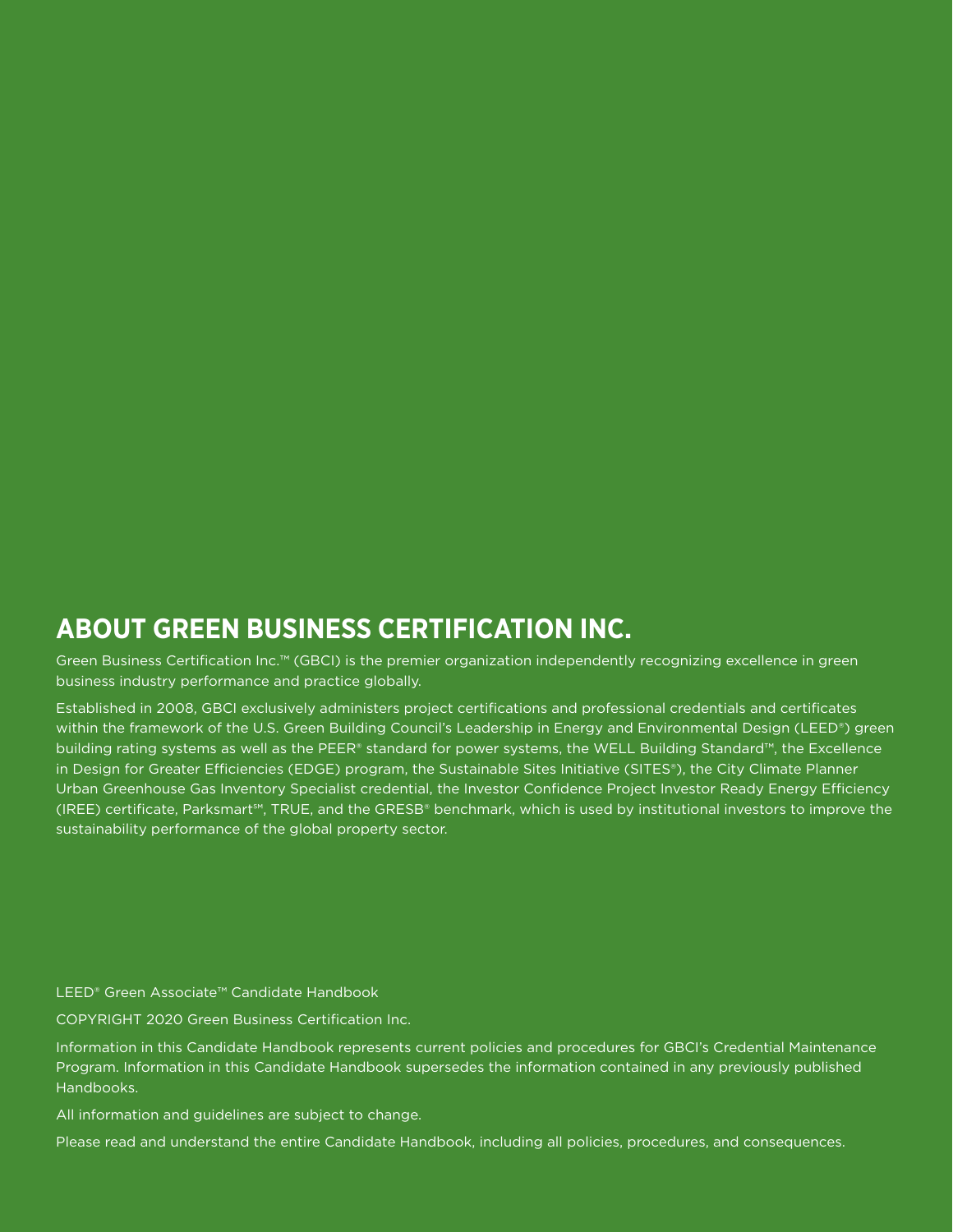| REGISTERING FOR YOUR EXAM                                                                                                                                                                                                      |    |
|--------------------------------------------------------------------------------------------------------------------------------------------------------------------------------------------------------------------------------|----|
|                                                                                                                                                                                                                                |    |
|                                                                                                                                                                                                                                |    |
|                                                                                                                                                                                                                                |    |
|                                                                                                                                                                                                                                |    |
|                                                                                                                                                                                                                                |    |
|                                                                                                                                                                                                                                |    |
|                                                                                                                                                                                                                                |    |
|                                                                                                                                                                                                                                |    |
|                                                                                                                                                                                                                                |    |
| Exam Language 27 2012 12:00 12:00 12:00 12:00 12:00 12:00 12:00 12:00 12:00 12:00 12:00 12:00 12:00 12:00 12:00 12:00 12:00 12:00 12:00 12:00 12:00 12:00 12:00 12:00 12:00 12:00 12:00 12:00 12:00 12:00 12:00 12:00 12:00 12 |    |
| Exam Maintenance 88 and the settlement of the settlement of the settlement of the settlement of the settlement of the settlement of the settlement of the settlement of the settlement of the settlement of the settlement of  |    |
| PRE-EXAM CHECKLISTNAG 2009 2012 2022 2023                                                                                                                                                                                      |    |
|                                                                                                                                                                                                                                |    |
|                                                                                                                                                                                                                                |    |
|                                                                                                                                                                                                                                |    |
|                                                                                                                                                                                                                                |    |
|                                                                                                                                                                                                                                |    |
|                                                                                                                                                                                                                                |    |
|                                                                                                                                                                                                                                |    |
| AFTER YOUR EXAM                                                                                                                                                                                                                | 13 |
|                                                                                                                                                                                                                                |    |
| Passing the Exam 35 and the material and the exame and the exame and the state of the exame and the exame and the state of the state of the state of the state of the state of the state of the state of the state of the stat |    |
|                                                                                                                                                                                                                                |    |
|                                                                                                                                                                                                                                |    |
| EXAM SPECIFICATIONS EXAMPLE TO THE RESERVE THE RESERVE TO THE RESERVE THE RESERVE THE RESERVE THE RESERVE THE                                                                                                                  |    |
|                                                                                                                                                                                                                                |    |
|                                                                                                                                                                                                                                |    |
|                                                                                                                                                                                                                                |    |
| <b>CONTACT</b>                                                                                                                                                                                                                 | 19 |
|                                                                                                                                                                                                                                |    |
|                                                                                                                                                                                                                                |    |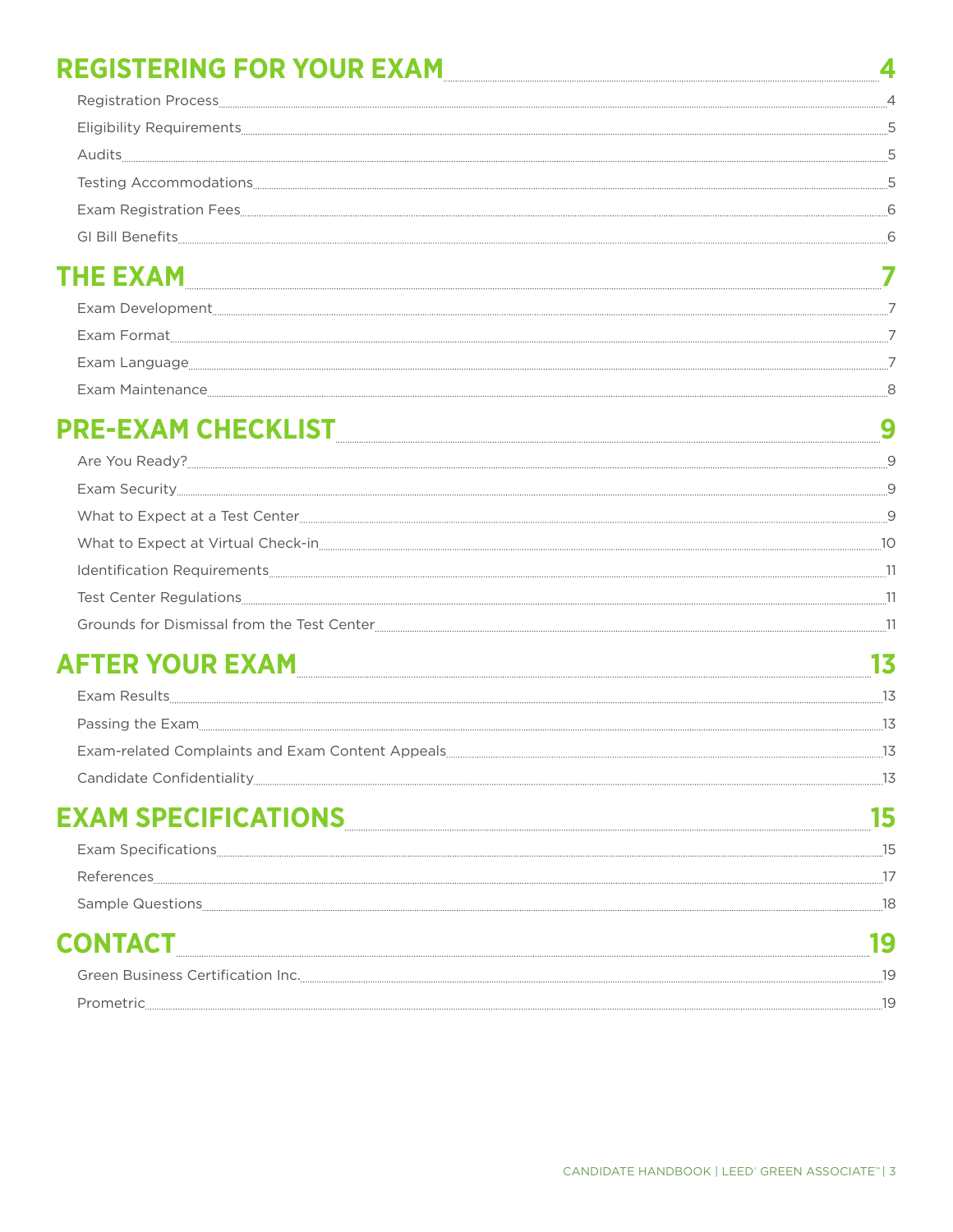# <span id="page-3-0"></span>**REGISTERING FOR YOUR EXAM**

## **Registration Process**

- 1. Log in to your [Credentials](http://www.usgbc.org/account/credentials) account using your existing USGBC® site user account or [create a new account](https://www.usgbc.org/registration/create-user) if you do not have one.
	- a. When you register for your exam, make sure your name is entered exactly as it appears on the legal ID that you will use when you take your exam. If your account name does not match your legal ID, correct your account name during exam registration in your [account settings](https://www.usgbc.org/account/settings). We do not advise candidates to use a nickname when setting up their site user account. If you legally have only one name (no first and last name), you will be required to enter a first and last name. You must notify GBCI staff of the names you used to register, and the test center location you registered at, at least ten (10) business days in advance of your test date and Prometric proctors will be notified that your legal ID has only one name.
	- b. If your native language utilizes non-Roman characters, be sure to enter your name in Roman characters when you set-up your site user account and when you register for the exam. Make sure to bring identification, such as a passport that includes your name in Roman characters, when you check-in for your exam.
	- c. Please note that if the name in which you register for your exam does not **exactly** match the ID you will present when you check-in for your exam either at a Test Center or online for a remote proctored exam you will not be permitted to test. You must contact [GBCI](http://www.gbci.org/contact) at least ten (10) business days before your exam date to change your registration, or you will risk being turned away and you will forfeit your exam registration fee.
- 2. Select the LEED Green Associate exam under the "Credentials" section and follow the instructions on the screen to complete the exam registration application.
- 3. Once you have completed the registration process, you are given a unique eligibility ID (EID) and may schedule your exam by visiting [prometric.com/gbci](http://www.prometric.com/gbci). Prometric is the exam delivery organization for GBCI exams. There are now two ways to take your LEED Green Associate exam. You have the option to take your exam either at a Prometric Test Center or through a remotely proctored internet-enabled (online) location of your choice using Prometric's ProProctor tool.
	- a. If you would like to schedule your exam in a physical test center, [click here.](https://proscheduler.prometric.com/)
	- b. If you would like to schedule a remotely proctored online exam, you will first need to ensure that your com-puter meets the technical specifications (See [Pre-Exam Checklist](#page-8-1) below) and that the space within which you intend to take your exam meets the [testing environment requirements.](https://www.prometric.com/sites/default/files/2020-04/PrometricProUserGuide_3.1_1.pdf) Once you have verified your computer meets the minimum system requirements, you can [click here](https://proscheduler.prometric.com/?prg=GBCI&path=proctorsch) to continue scheduling your remote proctored online exam.
- 4. On the Schedule Appointment screen, read through the instructions and click the green forward arrow button located on the right-hand side at the bottom of the page to proceed to the next screen. Read through the Policy Notice and answer the age and consent questions at the bottom of the page and click the green forward arrow. You will then be asked to enter your exam eligibility ID (EID) and the first four characters of the last name you used when you registered.
- 5. Once you have successfully scheduled your exam appointment, you will see a confirmation number on-the screen and you will also receive an automated email from Prometric with important details about your exam appointment – **please be sure to read the email in its entirety**.
- 6. Record your confirmation number. You will need this confirmation number to confirm, cancel, or reschedule your exam appointment through the [Prometric website.](http://www.prometric.com/gbci)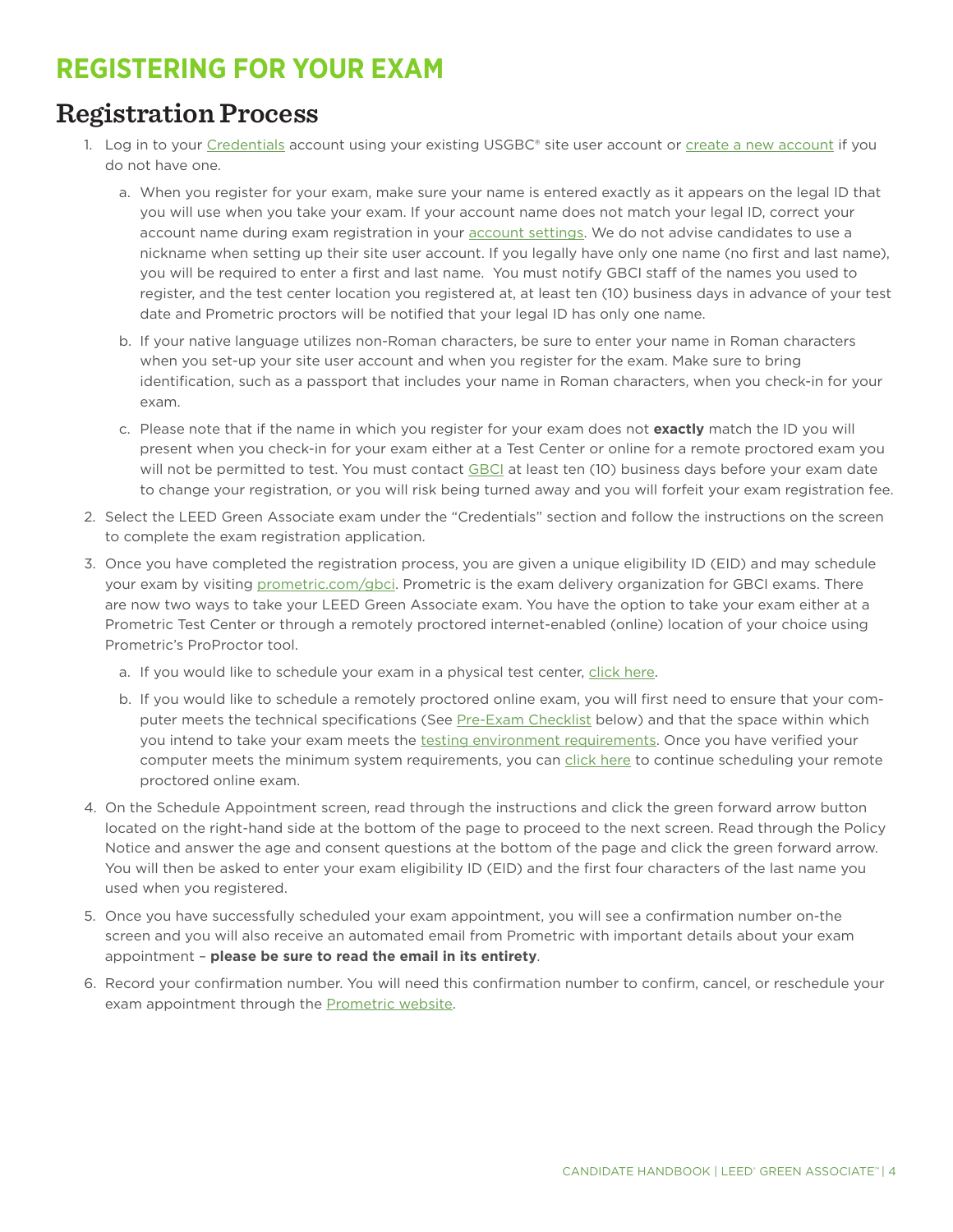- <span id="page-4-0"></span>7. Once you have scheduled your exam, please print your confirmation notice from Prometric. Keep your confirmation notice for any communication with Prometric about your exam. You are not required to bring this information with you when you check-in for your exam, though it may help should you require any assistance.
- 8. Once you register and pay for your exam, you have 12 months to schedule and take your exam session. If you fail your first attempt at taking the exam you may register and pay again in the same way as the initial registration. After three unsuccessful attempts however, you must wait 90 days before submitting a new registration and payment to GBCI. Candidates must pay the exam registration fee for each exam attempt.
- 9. You can confirm, cancel, or reschedule an exam on the [Prometric website.](http://www.prometric.com/gbci)
- 10. In addition, if you have scheduled an exam at a test center and would like to reschedule it for a remote proctored online exam (or vice versa), you will first need to cancel your exam at the test center, and then follow the link to schedule a remote proctored online exam.
- 11. Rescheduling and cancelation policy:
	- a. You may reschedule or cancel your exam up 30 days prior to your exam without incurring a rescheduling fee.
	- b. If you reschedule or cancel your exam fewer than 30 days but more than 3 days before the scheduled date, you will be charged a \$50 fee.
	- c. You cannot reschedule your exam after midnight on the third day before the scheduled appointment. (For example, Wednesday appointments cannot be rescheduled after Sunday, 11:59 p.m.)
	- d. If you miss your exam date or fail to reschedule 3 days prior to the exam, you forfeit the entire exam registration fee.
	- e. When you reschedule an exam, you will receive a new confirmation email. If you do not, please [contact](#page-18-0)  [Prometric](#page-18-0) immediately to confirm that your exam was rescheduled.

| Days before original exam date | <b>Refunds</b>                   | <b>Reschedule</b>                              |
|--------------------------------|----------------------------------|------------------------------------------------|
| 30 days or more                | Yes                              | l Yes                                          |
| 3-29 davs                      | Yes, less a \$50 cancelation fee | Yes, less a \$50 rescheduling fee <sup> </sup> |
| 0-3 davs                       | <b>No</b>                        | l No                                           |

To register five or more candidates at one time, [contact GBCI customer service.](http://gbci.org/contact)

# **Eligibility Requirements**

GBCI recommends that you have exposure to LEED and green building concepts through educational courses, volunteering or work experience prior to testing.

To be eligible for the LEED Green Associate credential, you must:

- a. ask your parent or guardian to complete the Parental Consent form, if you are under the age of 18.
- b. agree to the [Disciplinary and Exam Appeals Policy](http://www.gbci.org/gbci-disciplinary-and-exam-appeals-policy) and [credentialing maintenance requirements.](http://www.usgbc.org/resources/cmp-guide)

# **Audits**

GBCI reserves the right to conduct an audit at any time (including prior to application submission and after credential has been granted) of all current and past exam applications. Any information contained in your [Credentials](http://www.usgbc.org/account/credentials) account may be audited and a request for further documentation of any information or claims submitted by you may be made at any time. GBCI further reserves the right to take disciplinary or legal action—including but not limited to revocation of credential(s)—in the event that any conduct discovered during such an audit violates the LEED professional [Disciplinary](http://www.gbci.org/gbci-disciplinary-and-exam-appeals-policy)  [and Exam Appeals Policy](http://www.gbci.org/gbci-disciplinary-and-exam-appeals-policy), GBCI policy, and/or law.

# <span id="page-4-1"></span>**Testing Accommodations**

If you have a documented disability that would prevent you from taking a GBCI exam under normal testing conditions, you may request accommodations. GBCI complies with the provisions of the Americans with Disabilities Act (ADA). Under the ADA, entities that administer standardized examinations must offer the examinations in a place and manner that is accessible to candidates with disabilities. This may require reasonable modifications to the manner in which the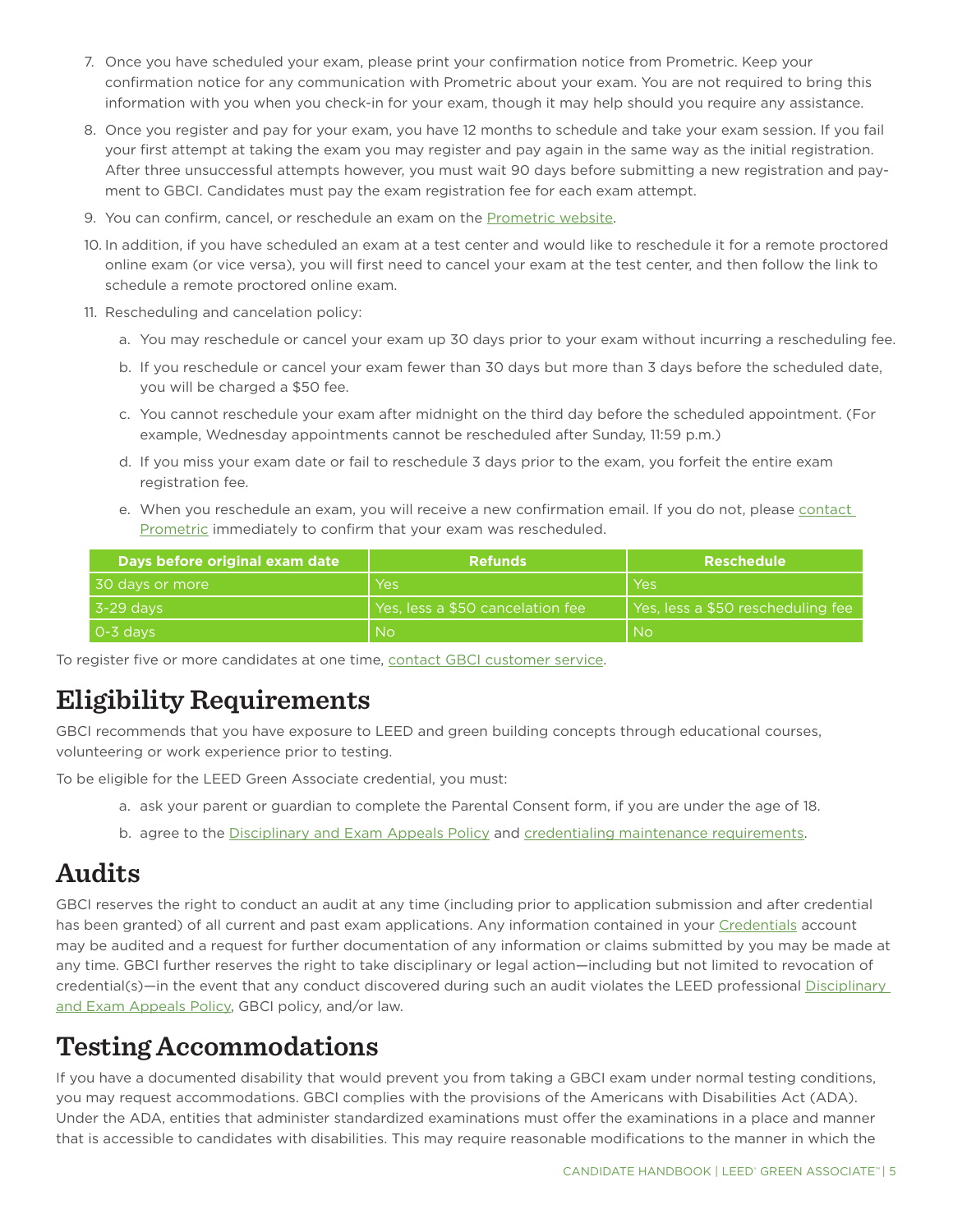<span id="page-5-0"></span>exam is administered. Prometric, the exam delivery company used by GBCI, will provide candidates reasonable auxiliary aids and services, except where it may fundamentally alter the validity of the exam results. Available accommodations include, but are not limited to, a reader, a scribe, and extended testing time. For remote proctored online exams, Prometric may not be able to accommodate all requests since candidates are taking the exams in a remote location.

If you require testing accommodations, you must indicate this during the registration process by checking the box that says, "Yes, I need testing accommodations." To be eligible for accommodations, you and your health care provider each need to complete one form, the [Candidate Form](http://www.gbci.org/candidate-form) and the [Provider Form](http://www.gbci.org/provider-form), to document your disability and need for accommodation. Please email the completed forms along with your testing accommodation request to [accommodations@gbci.org](mailto:accommodations@gbci.org) or by faxing it to 202-545-3708. There is no additional charge for testing accommodations. Each request is evaluated individually.

GBCI reviews this documentation and, if approved, alerts Prometric of the necessary accommodations. Please allow up to two weeks to receive a reply from GBCI following the submission of your documentation. Please note that once you have requested testing accommodations, you are not able to schedule an appointment with Prometric until your request is processed. You will be contacted by email regarding the status of your testing accommodations request.

## **Exam Registration Fees**

See the [exam](http://www.usgbc.org/credentials/leed-ap/exam) page on the USGBC website for pricing. Your paid exam registration fee is good for only one exam attempt. For USGBC members to receive member pricing for your exam, please [link your member status](http://www.usgbc.org/help/how-do-i-add-employees-member-account) to your USGBC account *before* registering for an exam.

# **GI Bill Benefits**

The LEED Green Associate exam has been approved by the U.S. Department of Veterans Affairs for reimbursement. The VA, in accordance with the GI Bill, has agreed to reimburse veterans, active service members, eligible dependents, spouses and reservists for the cost, up to \$2,000, of any of the LEED professional exams administered by GBCI since December 3, 2009. [Learn more.](https://www.usgbc.org/articles/leed-credential-exams-eligible-reimbursement-under-gi-bill)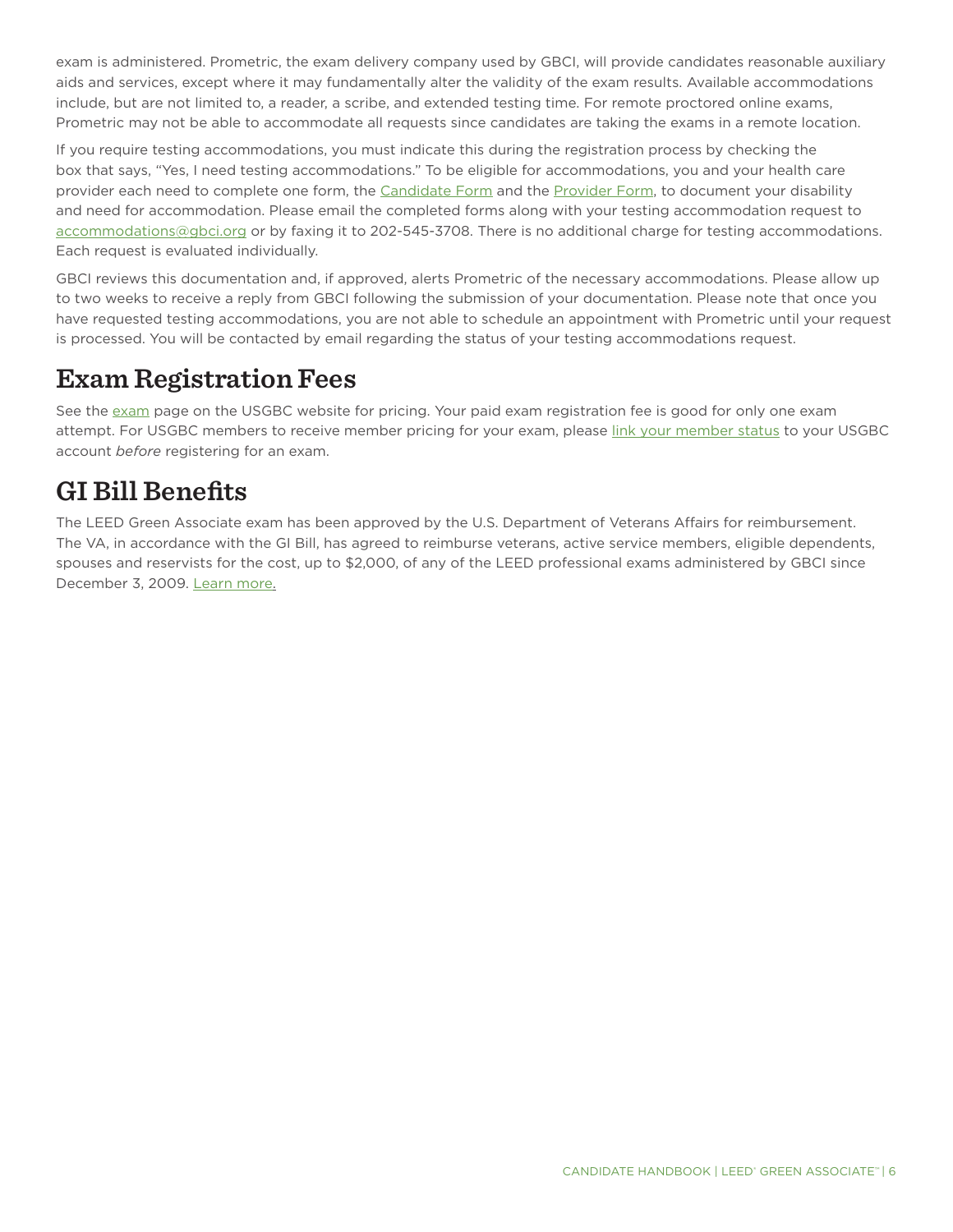# <span id="page-6-0"></span>**THE EXAM**

# **Exam Development**

LEED Green Associates have a documented up-to-date understanding of the most current green building principles and practices and are committed to their professional future. The development of a valid exam begins with a clear and concise definition of the knowledge, skills and abilities needed in order to successfully serve as a LEED Green Associate. All LEED exams are developed by a global network of Subject Matter Experts and meet the specifications of a job analysis. The exam specifications are subject to rigorous validation by these experts, which ensures that the exam is valid, and measures what it is intended to measure. Once the exams are launched the exam questions are regularly monitored to ensure continued reliability.

The exam assesses your abilities at three cognitive levels: Recall, Application and Analysis.

- a. Recall Questions: These questions assess your ability to recall factual material that is described in the exam references.
- b. Application Questions: These questions provide you with a novel problem or scenario to solve using familiar principles or procedures described in the exam references.
- c. Analysis Questions: These questions assess your ability to break the problem down into its components to create a solution. You must recognize the different elements of the problem, and also evaluate the relationship or interactions of these elements.

## **Exam Format**

The LEED Green Associate exam contains 100 multiple choice questions and is delivered in a 2-hour period.

The exam has scored questions and unscored questions. All questions are placed randomly throughout the exam and candidates are not informed of a question's status, so you should respond to all questions on the exam. Unscored questions are used to gather data regarding how the question performs. This data informs the use of the question on future exams.

The exam is computer-based. Exam questions and answer options are displayed on screen. The computer records your responses and times your exam. You can change your answers, skip questions and flag questions for later review.

During the exam, you may submit comments on any question(s) believed to contain a technical error in content by using the comment button located in the navigation bar. In order to challenge an exam question, you must have commented on the question and provided an explanation of your concerns. After the exam, within 10 days [inform GBCI](http://www.gbci.org/contact) that you have left comments on your exam; in your correspondence, be sure to note your questions and the email address used to sign up for the exam, as well as the date on which you took it. You must notify GBCI within 10 days of your exam date that you have left a comment within your exam.

Be prepared to commit 2 hours 20 minutes for the exam. Total exam time is broken out as follows:

a. An optional 10-minute tutorial, the 2-hour exam, and an optional 10-minute exit survey.

If you need to take a break before completing your exam in a test center, you may do so by raising your hand for assistance. Testing time is **NOT** suspended. Be aware that if you exit the test center or end the exam session by pressing "Finish" within your exam before completing the exam, the exam cannot be restarted, and the exam session and fee are forfeited.

Please note that breaks are not permitted during remote proctored online exams. It is strictly prohibited for you to be out of the webcam's field of vision at any point while taking the exam. If you leave your seat during the exam, except when authorized to leave by the Remote Proctor at the end of the exam, your exam session and exam registration fee are forfeited.

## **Exam Language**

The primary language for all exams is English. In the case of any discrepancies between the original English content and translated content or challenges made to the exams, the English content will be used as the basis of consideration. The translation is offered solely as an aid to non-native English speakers. Please refer below for a list of available languages.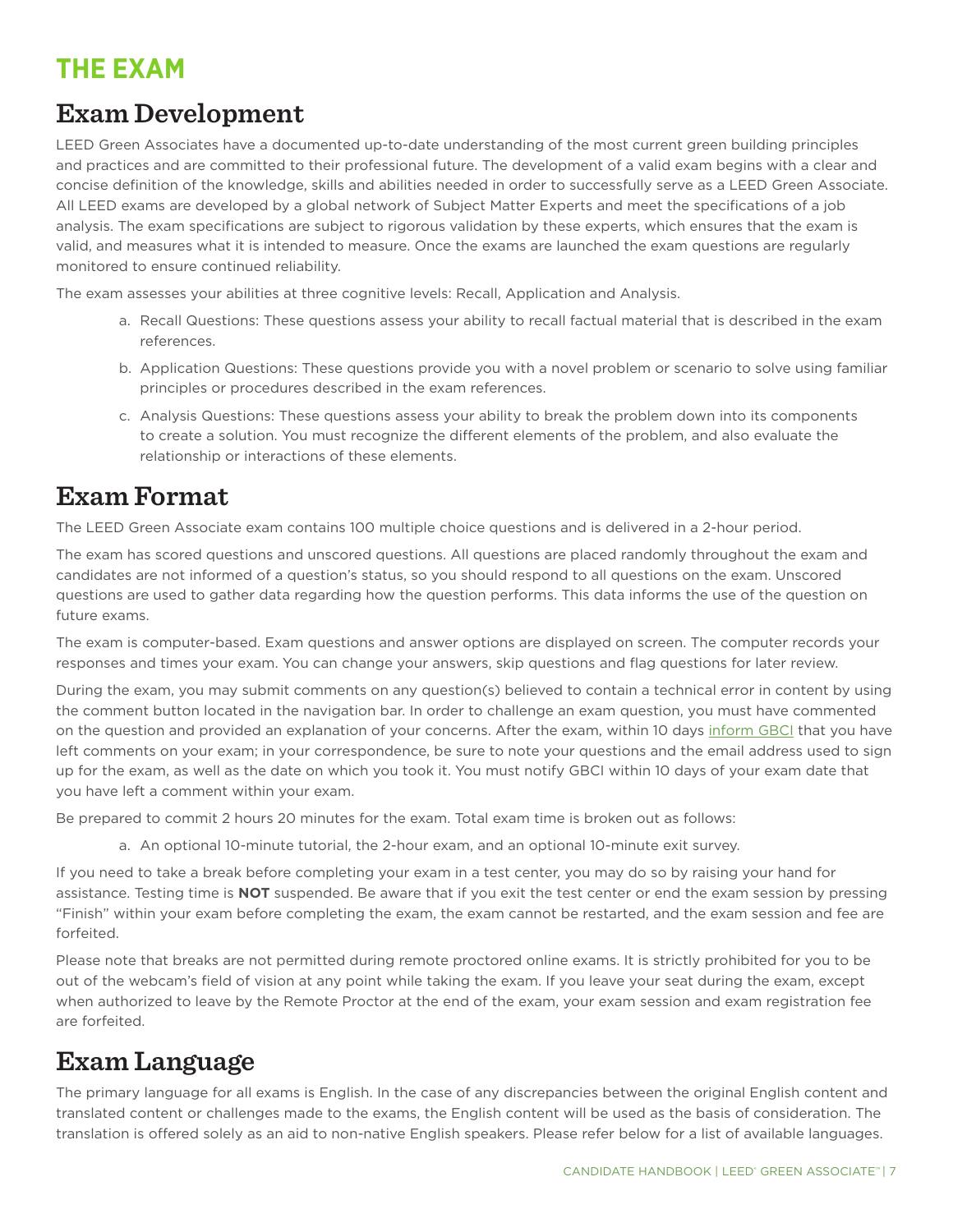<span id="page-7-0"></span>The use of translators or foreign-language dictionaries during the examination is not be permitted. Additional time to complete the exam will not be provided. The translated exam is presented with the English text on top and the translated text below. Please note the exam tutorial, non-disclosure agreement, and end of exam survey are in English.

Languages available: English, Arabic, Brazilian Portuguese, Chinese, French, German, Japanese, Korean, Spanish.

## **Exam Maintenance**

The LEED Green Associate exam is updated each year. Exams go through a maintenance process, in which the questions are evaluated based on performance; poorly performing questions are removed and replaced with new questions. Additionally, questions are reviewed against updates to the LEED standards (LEED addenda) that are published through January of the same year to ensure that all questions remain current and valid.

Please check the [References](#page-16-0) section of this handbook for the most current list of exam references.

For a one-week period each year, exams are not offered in order to accommodate deployment of updated exams at test centers globally.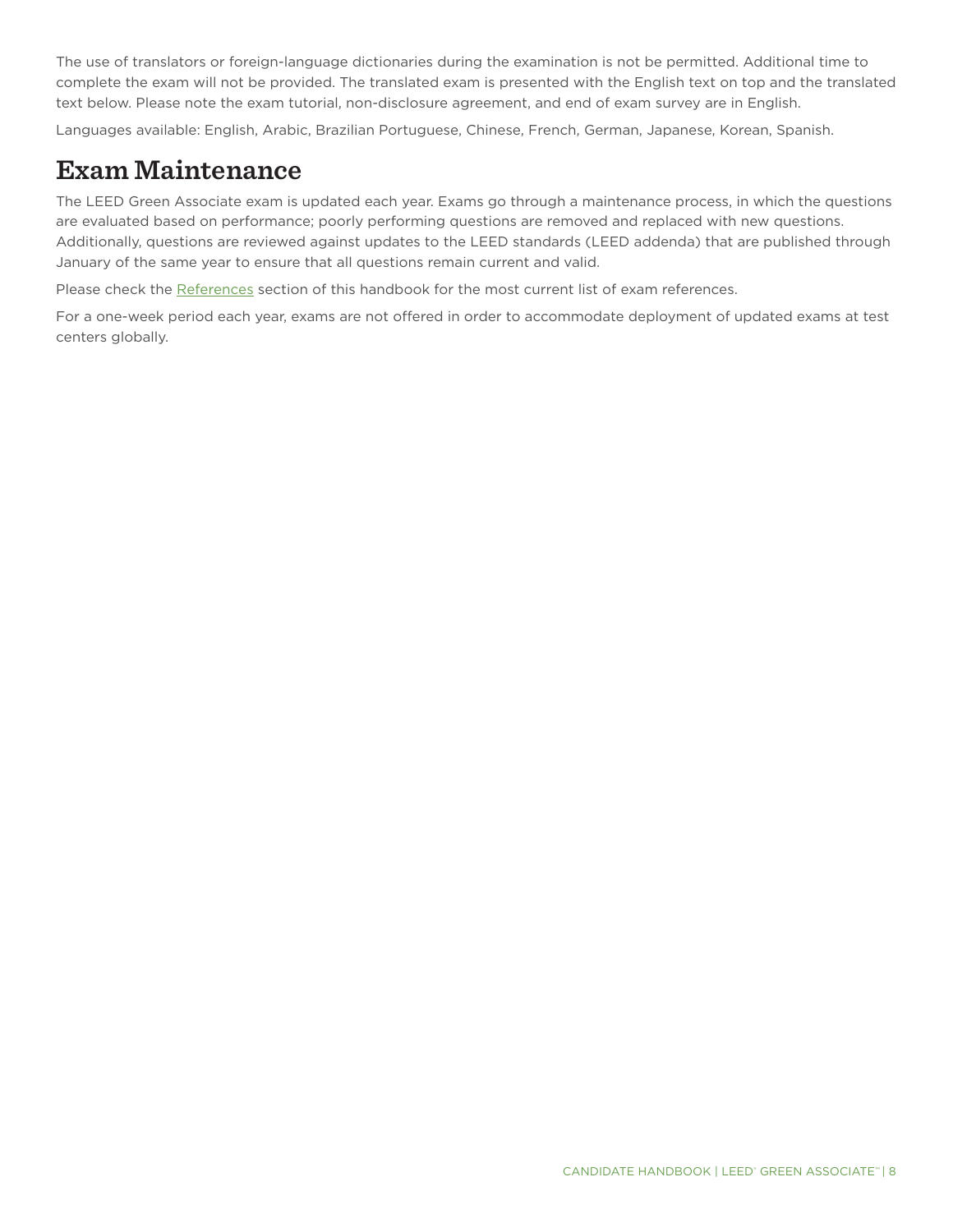# <span id="page-8-1"></span><span id="page-8-0"></span>**PRE-EXAM CHECKLIST**

## **Are You Ready?**

### **Two Months Before Your Exam (Test Center or Remote Proctored Online Delivery)**

- a. Ensure that your given name (first name) and surname (last name) in your [usgbc.org account](http://www.usgbc.org/account/credentials) matches exactly the given name and surname on the identification you will present at the test center. ([See](#page-10-0)  [Identification Requirements below.\)](#page-10-0) **If the names do not match, you will not be allowed to test and you will forfeit the exam registration fee.** If you have any questions, please [contact us.](#page-18-0)
- b. Confirm that the date, time and location of your exam is correct. If it is not, please visit [prometric.com/gbci](http://www.prometric.com/gbci) for information about rescheduling or canceling your exam.

### **For Remote Proctored Online Exams: Five Days Before Exam**

- a. Review the [ProProctor User Guide](https://www.prometric.com/sites/default/files/2020-04/PrometricProUserGuide_3.1_1.pdf) in preparation for your exam and adjust your testing environment accordingly. ProProctor User Guide link is also available in your exam confirmation email received after scheduling your remote proctored online exam.
- b. Perform a [system readiness check](https://rpcandidate.prometric.com/) and ensure that your computer meets the minimum system requirements. If the system readiness check fails, the page will alert you to the failed item and prompt you to troubleshoot the errors and complete the check again.
	- Screen Resolution: 1024 x 768 is the minimum resolution required, 1920 x 1080 recommended
	- Operating System: Windows 7 or higher | MacOS 10.13 or higher
	- Web Browser: Latest Google Chrome
	- Webcam Resolution: 640 X 480 pixels external for desktops, internal for laptops.
	- Microphone: Enabled
	- Download Speed: 500 Kbps or greater
	- Upload Speed: 384 Kbps
	- Only a laptop or desktop computer can be used to take the exam.
	- No dual-monitor configurations are permitted for testing (e.g., a desktop with two monitors or a laptop with a separate monitor).
	- Computers must be undocked and have a movable web-camera
	- [Download and install](https://rpcandidate.prometric.com/) the ProProctor application.

## **Exam Security**

To ensure the integrity of the LEED Green Associate exam, you (or your parent or guardian if you are under 18) are required to review and accept a nondisclosure agreement that prohibits any disclosure of exam content:

- a. Exam questions and answers are the exclusive property of GBCI
- b. Exam questions and answers are protected by copyright law. The exam may not be copied or reproduced in part or in whole, by any means whatsoever, including memorization
- c. Future discussion or disclosure of the content of the exam, orally or in writing, or by any other means, is prohibited
- d. Theft or attempted theft of exam questions is punishable to the fullest extent of the law
- e. Failure to comply with the agreement will result in forfeiture of your credential

## **What to Expect at a Test Center**

Plan to arrive at the test center at least 30 minutes prior to your scheduled exam appointment. If you arrive at the test site after your scheduled exam time, you will lose your seat and forfeit your exam registration fee.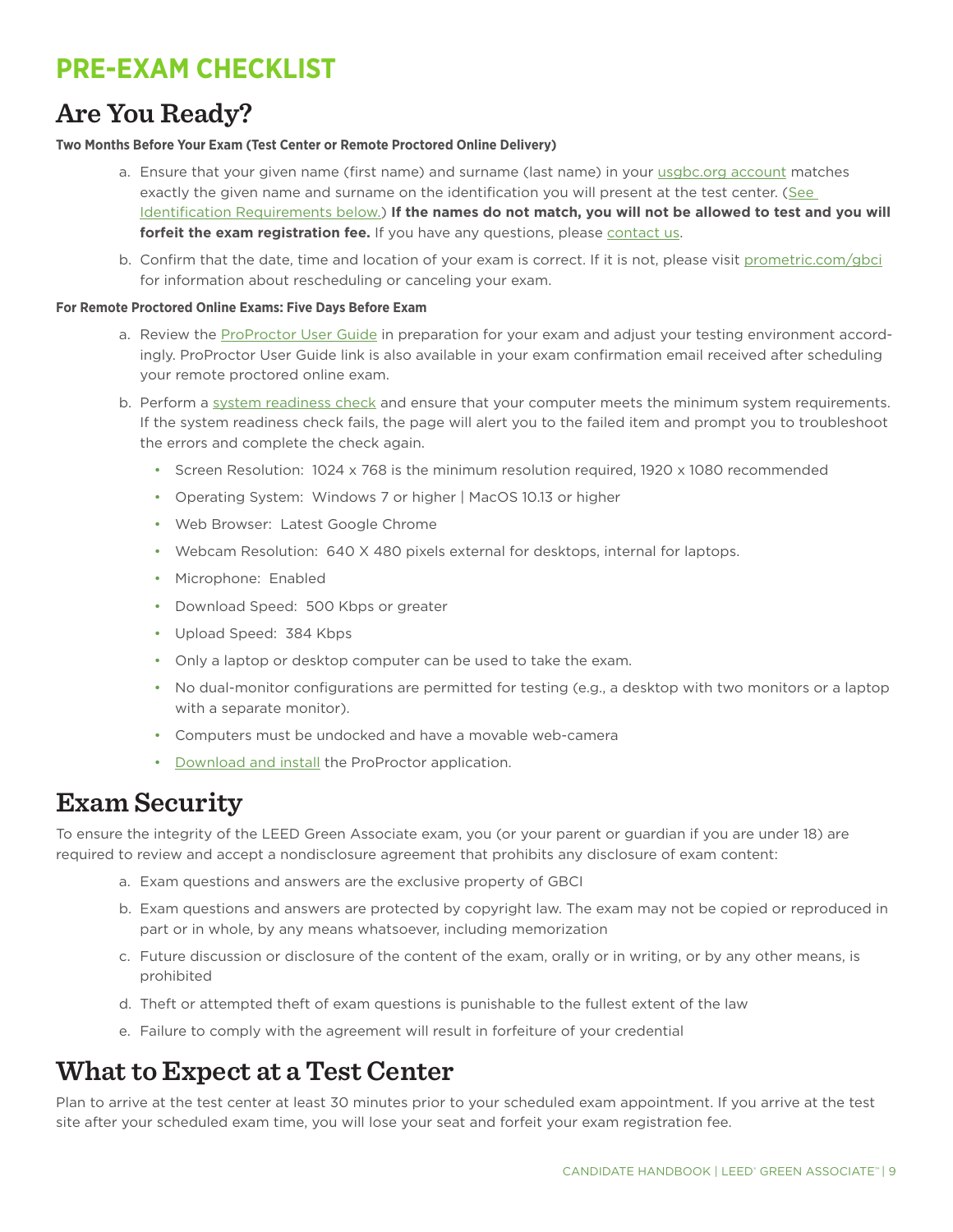<span id="page-9-0"></span>Upon arrival at the test center, you will be required to show acceptable form(s) of identification (see Identification [Requirements below\)](#page-10-0) and sign in. Next, you will be escorted to a locker to store your belongings. You will have access to your ID and your locker key for the duration of your exam. Then you will go through a security checkpoint, where you will be asked to empty your pockets; remove eyeglasses, roll down shirtsleeves, remove watches and fitness trackers/ monitors, remove jewelry\*, and roll up pant legs for inspection; and pass through a metal detector. Upon completion of the enhanced security check-in, you will be escorted to a workstation by test center staff.

### *\*Religious apparel and wedding rings are exempt.*

You must remain in your seat during the exam except when authorized to leave by test center staff. Raise your hand to notify test center staff if:

- a. You experience a problem with your computer
- b. An error message appears on the computer screen (do not clear the message)
- c. You need to take a break (testing time is NOT suspended)
- d. You need the test center staff for any other reason

Accessing personal effects during your exam is a security infraction and as a result, your exam session could be voided without refund. Prometric test centers are outfitted with cameras that record the check-in process and exam experience for each candidate. These recordings may be viewed by Prometric test center staff and GBCI in the case of suspected security infractions. If you have a medical condition that may necessitate access to medication (e.g., an insulin pump), you must submit a [Testing Accommodation](#page-4-1) request for approval to GBCI during exam registration.

If you require a break (e.g., to use the restroom), you must abide by the aforementioned security policies, and you will be required to repeat the security check before you are permitted to reenter the exam room.

# **What to Expect at Virtual Check-In**

Plan to log on to the [ProProctor site](https://rpcandidate.prometric.com/) 30 minutes prior to your scheduled exam appointment. If you arrive at your virtual check-in after your scheduled exam time, you will forfeit your exam and exam registration fee.

Upon logging into the Prometric site, you will be prompted to capture a facial image from your webcam, followed by an image of your government-issued ID. Once these steps are completed, you will proceed to meet with a remote Readiness Agent who will guide you through all the security checks before launching your exam.

The security checks will include verifying acceptable form(s) of identification (see [Identification Requirements](#page-10-1) below), followed by a comprehensive 360-degree webcam scan of the room and work surface area. Similar to being at a test center, the Readiness Agent will then ask you to raise your pants legs above the ankles, empty and turn all pockets inside-out and raise shirt sleeves above the wrists. If you are wearing eyeglasses, you will be required to remove them for visual inspection to ensure they don't contain a recording device. Large jewelry items must be removed due to concerns over concealed recording devices. If you have long hair that covers your ears, you will be asked to pull your hair back to ensure nothing is attached to your ear (such as a Bluetooth earpiece). Upon completion of the virtual security check-in, you may proceed to launch the remote proctored online exam and meet the Remote Proctor, who will be proctoring the exam for its entire duration.

It is strictly prohibited for you to be out of the webcam's field of vision at any point while taking the exam. You must remain in your seat during the exam except when authorized to leave by the Remote Proctor. Contact the Remote Proctor via chat or audio if:

- a. You experience a problem with your computer
- b. An error message appears on the computer screen (do not clear the message)
- c. You need the Remote Proctor for any other reason.

Accessing personal effects during the course of your exam is a security infraction and as a result, your exam session could be voided without refund. Audio, video and chat messages are recorded throughout the entire duration of the exam. These recordings may be viewed by Prometric proctoring staff and GBCI in the case of irregularities or suspected security infractions. Please remember that it is very important that you take your exam in a room with a door that you can close. If someone else comes into the room while you are taking your exam, privacy laws require that Prometric immediately shut down your exam, because the individual entering the room has not consented to be recorded. Your exam results will be voided and you will forfeit the full exam fee.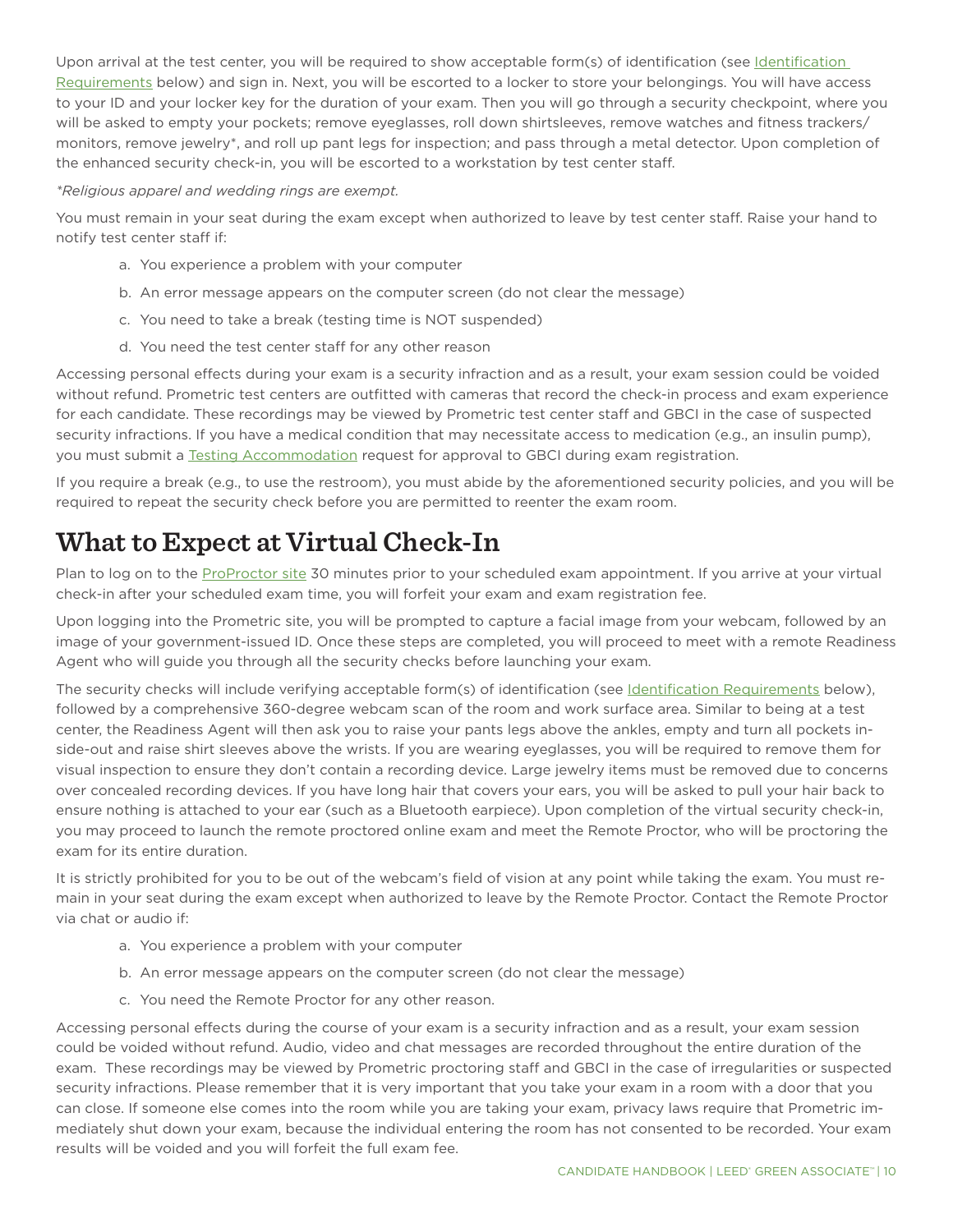# <span id="page-10-1"></span><span id="page-10-0"></span>**Identification Requirements**

GBCI, along with Prometric, enforces a strict policy regarding acceptable identification to maintain the integrity and quality of the LEED Green Associate exam and to ensure all candidates have access to a consistent and fair exam checkin process. All IDs must be plasticized or laminated by the issuing authority at the time of issue. Your ID must be in the original form it was issued; duplicates or photocopies will not be accepted.

You are required to provide one form of valid government-issued identification that contains all of the following four elements:

a. your name, which must **exactly** match the name that you used to register for the exam

*Please note: The identification that you present to the test center must include your name printed in Roman characters and must exactly match the name that you used to register for the exam. IDs with names printed solely in non-Roman characters are not acceptable. If you legally only have one name, you must contact GBCI and notify them of the discrepancy between the name you used to register for your exam with on USGBC.org and the name printed on your legal documentationgovernment issued ID at least ten (10) business days prior to your testing date.*

- b. a recent, recognizable photograph that looks like you
- c. your signature
- d. be unexpired and include an issue date and an expiration date

Examples of identification that typically comply with requirements include:

- a. passport
- b. driver's license with a printed signature, including date issued and date of expiration
- c. current government-issued photo ID with signature, including date issued and date of expiration
- d. green card, permanent residence card, or H-1B visa
- e. military ID that includes date issued and date of expiration

If your identification does not include all four required elements, you must provide a secondary identification (with the same first and last name) that includes the outstanding required elements. Remember, at the time your secondary identification was issued, the issuing authority must have laminated it.

a. For example, India residents presenting an India PAN card or India voter ID that does not include a date issued and/or an expiration date must also present a second form of identification (with the same first and last name and signature), which does include an expiration date. A secondary form of ID could be an unexpired credit card with a printed signature.

Unacceptable forms of ID include, but are not limited to:

- a. ID without an expiration date or date of issue
- b. ID with the first and last name printed solely in non-Roman characters
- c. Photocopies or duplicates
- d. Social Security card
- e. Library card
- f. for India residents: Aadhaar cards

# **Prometric Regulations**

You must abide by the [Prometric security rules](https://www.prometric.com/sites/default/files/TestCenterRegulations.pdf) while at the test center or in the remote proctored environment. We recommend that you review these carefully before your scheduled exam date since you will be required to agree to them before starting your exam. See [Prometric FAQs](https://www.prometric.com/en-us/for-test-takers/Prepare-for-Test-Day/frequently-asked-questions/Pages/default.aspx) for more information.

# **Grounds for Dismissal**

Any candidate who engages in misconduct or does not comply with the test proctor's warning to discontinue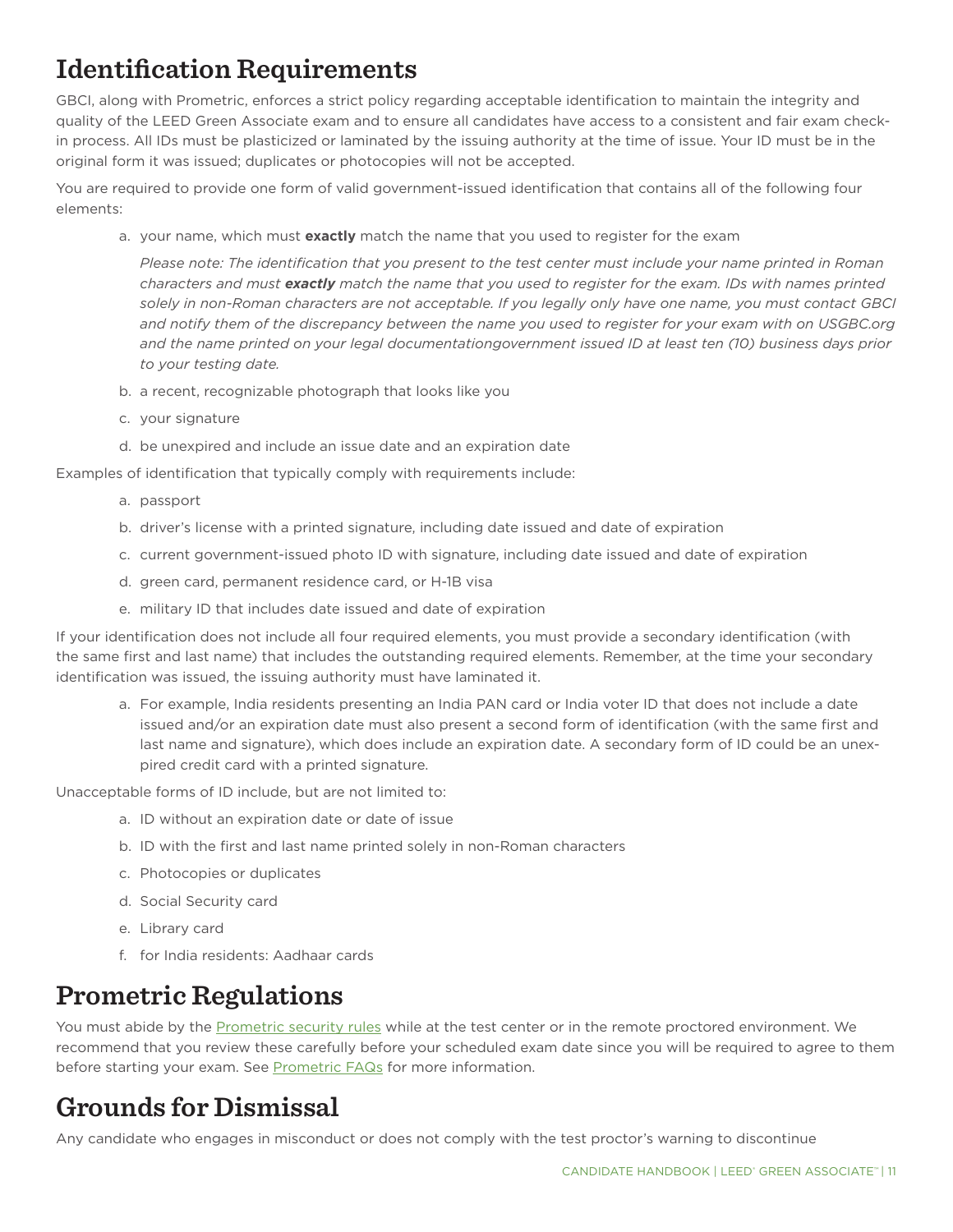inappropriate behavior may be dismissed from the testing environment (test center or online), have exam results invalidated or be subject to other sanctions. Fraud, deceit, dishonesty, or other irregular behavior in connection with taking the exam is strictly prohibited.

If you are dismissed from the testing environment, [inform GBCI](http://www.gbci.org/contact) within ten (10) days of your exam date and provide a reason for your behavior. GBCI reviews all instances of dismissal from the testing environment and makes a ruling based on the consideration of your rationale and the Prometric report of the incident. To appeal a GBCI ruling, [send an email](mailto:exam%40gbci.org?subject=) of your formal appeal to GBCI. At this stage, the Credentialing Steering Committee will review and make a final ruling on your case.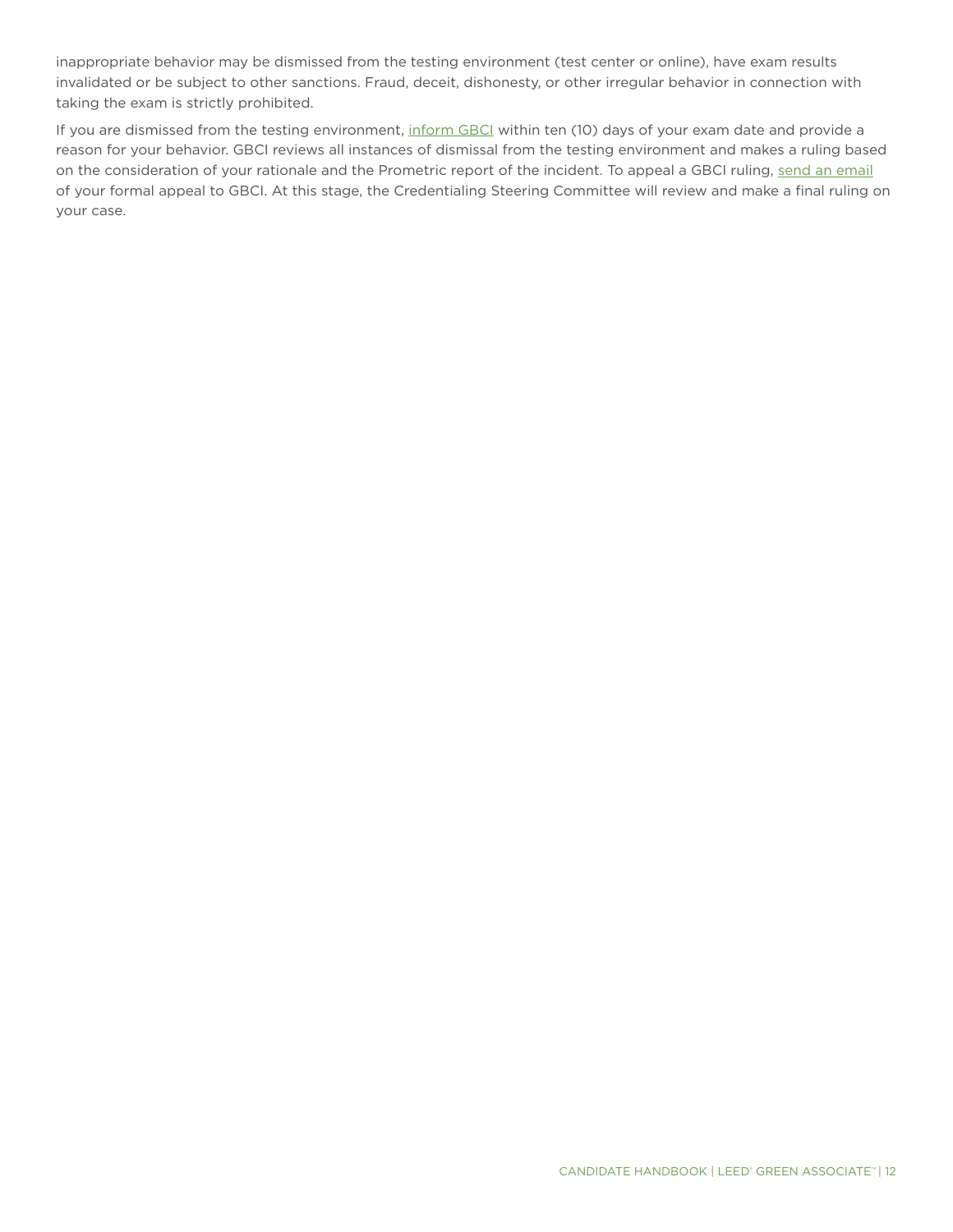# <span id="page-12-0"></span>**AFTER YOUR EXAM**

## **Exam Results**

The LEED Green Associate exam is scored between 125 and 200. **A score of 170 or higher is required to pass.** Your exam score is displayed on the screen at the end of the exam and a score report is emailed to you following your exam session.

Within 72 hours of your appointment, your exam results are processed, your [Credentials](https://www.usgbc.org/account/credentials) account is updated, and, if applicable, your credential is updated in the [USGBC directory](http://www.usgbc.org/people).

## **Passing the Exam**

### **Designating Your Credential**

As soon as you have passed the LEED Green Associate exam, you can use the title "LEED® Green Associate™" and/or the logo. "LEED GA" is not an approved abbreviation for the LEED Green Associate credential and should not be used under any circumstances.

Please review the LEED professional credentials section of the [USGBC Trademark Policy and Branding Guidelines](http://www.usgbc.org/resources/usgbc-trademark-policy-and-branding-guidelines) for additional guidance.

### **Certificates**

Once your exam results have been processed, you can download a copy of your certificate through your usgbc.org [account.](http://www.usgbc.org/account/credentials)

### **Credential Maintenance Program**

You must fulfill the requirements in order to maintain your credential. For information regarding how to maintain your credential, see the [CMP Guide.](http://www.usgbc.org/resources/cmp-guide)

## **Exam-related Complaints and Exam Content Appeals**

Because of the need for exam security, GBCI does not release exam questions or answers to candidates. GBCI does not respond to complaints or appeals received more than 10 days after an individual's exam date and does not respond to complaints or appeals sent to any organizations other than GBCI.

If you experience any problems at the Prometric test center or during a remote proctored online exam, you must inform test center personnel before leaving the test center or the remote proctor before ending your online exam session. Prometric will draft an Incident Report and make it available to GBCI.

If you wish to submit an exam content appeal, you must submit comments during the exam on any question(s) believed to contain a technical error in the content. You can use the comment button located on the navigation bar. In order to challenge an exam question, you must comment on the question and provide a brief explanation of your concerns during the exam. After the exam, [inform GBCI](http://www.gbci.org/contact) that you have left comments on your exam; in your correspondence, be sure to note your questions and the email address used to sign up for the exam, as well as the date on which you took it. GBCI reviews your concerns and notifies you of the findings.

GBCI does not modify exam scores under any conditions. In the event of a successful exam content appeal, you will be given the opportunity to retest; your original exam score will not be changed.

The only way to earn the LEED Green Associate credential is to earn a score of at least 170 or higher on the exam.

# **Candidate Confidentiality**

GBCI recognizes your right to control personal information. GBCI policy is designed to safeguard this information from unauthorized disclosure. You can change your preference to be contacted by updating your personal preferences in your [usgbc.org account.](http://www.usgbc.org/legacy/account/subscriptions)

To protect your right to control score distribution, your exam score is released only to you, the exam taker, and authorized GBCI staff. GBCI does not release exam scores except for use in research studies that preserve your anonymity. Candidate exam scores always remain confidential unless released with written consent of a candidate.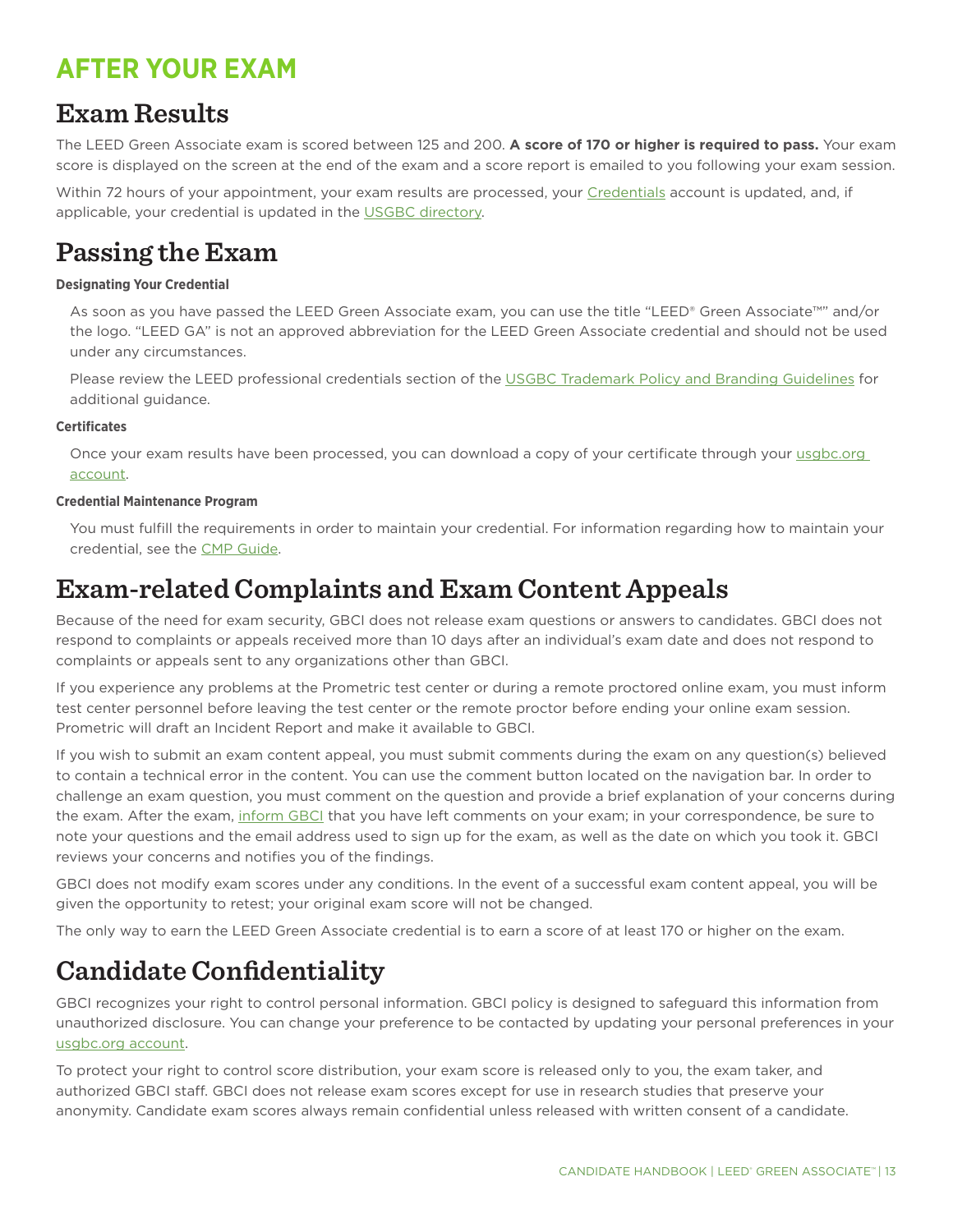Official statistics regarding the LEED Green Associate exam, including all question performance data, individual data and demographic data, are considered confidential; however, GBCI may publish aggregate, non-identifying information based on such data.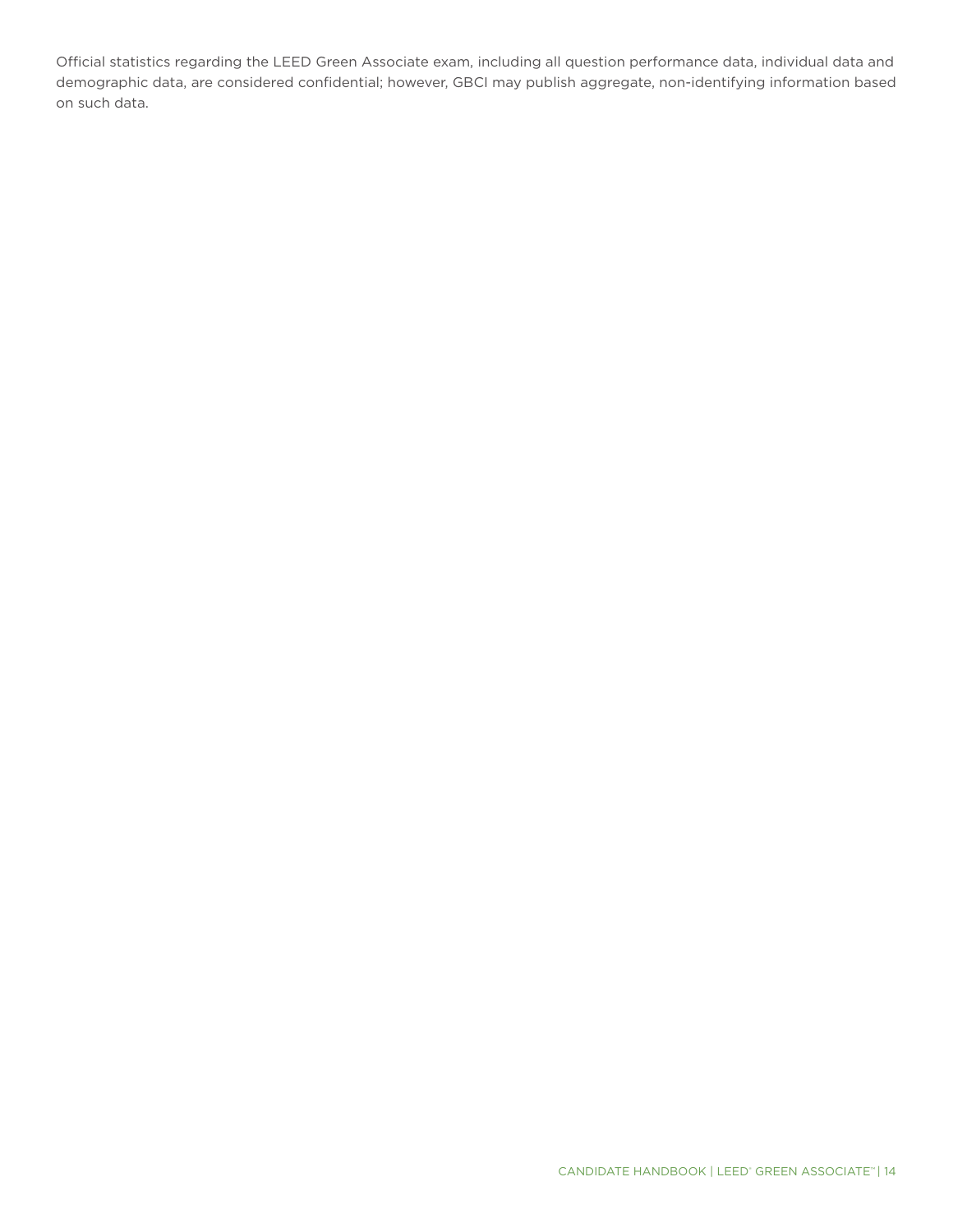# <span id="page-14-0"></span>**EXAM SPECIFICATIONS**

# **Exam Specifications**

The following outline provides a general description of exam content areas for the LEED Green Associate exam.

Knowledge Domains reflect the rating systems' credit categories and what one needs to know as a LEED Green Associate.

The LEED Green Associate exam tests your general knowledge of green building practices for both commercial and residential spaces and both new construction and existing buildings as well as how to support other professionals working on LEED projects.

### **Knowledge Domains**

### **1. LEED Process (16 Questions)**

- A. Organization fundamentals (e.g., mission/vision; non-profit; role of USGBC/GBCI)
- B. Structure of LEED rating systems (e.g., credit categories; prerequisites; credits and/ or Minimum Program Requirements for LEED certification)
- C. Scope of each LEED rating system (e.g., rating system selection; rating system families [BD+C, ID+C, O+M, ND, Homes])
- D. LEED development process (e.g., consensus-based; stakeholder and volunteer involvement; rating system updates/evolution)
- E. Credit categories (e.g., goals and objectives of each [LT, SS, WE, EA, MR, EQ, IN, RP]; synergies)
- F. Impact categories (e.g., what should a LEED project accomplish?)
- G. LEED certification process (e.g., certification levels [Certified, Silver, Gold, Platinum]; LEED Scorecard; third party verification; role of documentation submission; LEED Interpretations; Addenda; awareness of different system versions [e.g., LEED Online]; components of LEED Online and Project Registration)
- H. Other rating systems (e.g., in general, what other rating systems are out there?)

### **2. Integrative Strategies (8 Questions)**

- A. Integrative process (e.g., early analysis of the interrelationships among systems; systems thinking; charrettes)
- B. Integrative project team members (e.g., architect; engineer; landscape architect; civil engineer; contractor; facility manager, etc.)
- C. Standards that support LEED (e.g., breadth not depth of American Society of Heating, Refrigeration and Air-conditioning Engineers [ASHRAE]; Sheet Metal and Air Conditioning Contractors National Association [SMACNA] guidelines; Green Seal; ENERGY STAR®; HERs; Reference Standards listed in ACPs, etc.)

### **3. Location and Transportation (7 Questions)**

- A. Site selection (e.g., targeting sites in previously developed and brownfields/high- priority designation area; avoiding sensitive habitat; located in areas with existing infrastructure and nearby uses; reduction in parking footprint)
- B. Alternative transportation (e.g., type, access and quality; infrastructure and design)

### **4. Sustainable Sites (7 Questions)**

- A. Site assessment (e.g., environmental assessment; human impact)
- B. Site design and development (e.g., construction activity pollution prevention; habitat conservation and restoration; exterior open space; rainwater management; exterior lighting; heat island reduction)

### **5. Water Efficiency (9 Questions)**

- A. Outdoor water use (e.g., use of graywater/rainwater in irrigation; use of native and adaptive species)
- B. Indoor water use (e.g., concepts of low flow/waterless fixtures; water-efficient appliances; types and quality)
- C. Water performance management (e.g., measurement and monitoring)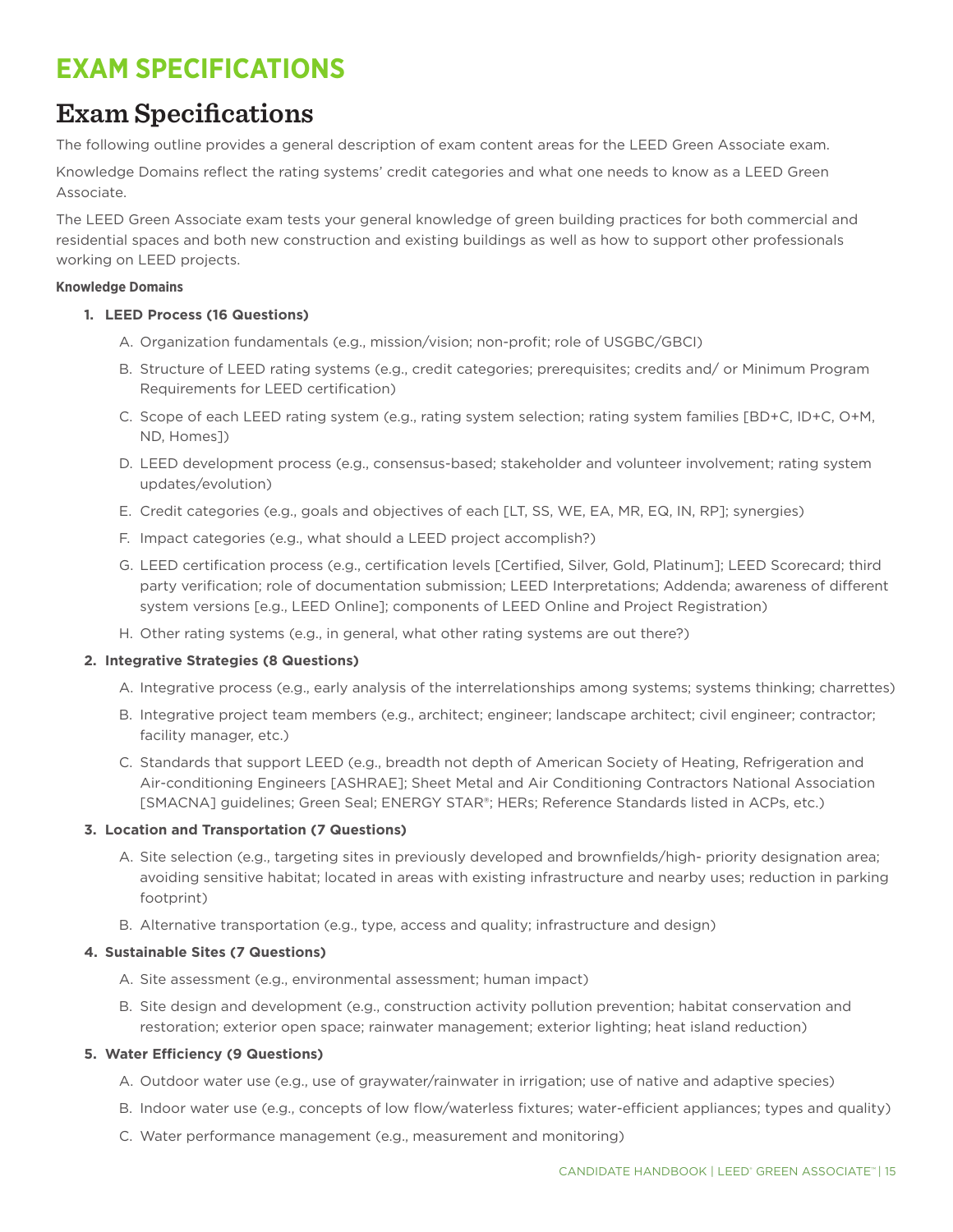### **6. Energy and Atmosphere (10 Questions)**

- A. Building loads (e.g., building components; space usage [private office, individual space, shared multioccupant spaces])
- B. Energy efficiency (e.g., basic concepts of design; operational energy efficiency; commissioning; energy auditing)
- C. Alternative and renewable energy practices (e.g., demand response; renewable energy; green power; carbon offsets)
- D. Energy performance management (e.g., energy use measurement and monitoring; building automation controls/advanced energy metering; operations and management; benchmarking; ENERGY STAR)
- E. Environmental concerns (e.g., sources and energy resources; greenhouse gases; global warming potential; resource depletion; ozone depletion)

### **7. Materials and Resources (9 Questions)**

- A. Reuse (e.g., building reuse; material reuse; interior reuse; furniture reuse)
- B. Life-cycle impacts (e.g., concept of life-cycle assessment; material attributes; human and ecological health impacts; design for flexibility)
- C. Waste (e.g., construction and demolition; maintenance and renovation; operations and ongoing; waste management plan)
- D. Purchasing and declarations (e.g., purchasing policies and plans; environmental preferable purchasing (EPP); building product disclosure and optimization [i.e., raw materials sourcing, material ingredients, environmental product disclosure])

### **8. Indoor Environmental Quality (8 Questions)**

- A. Indoor air quality (e.g., ventilation levels; tobacco smoke control; management of and improvements to indoor air quality; low-emitting materials; green cleaning)
- B. Lighting (e.g., electric lighting quality; daylight)
- C. Sound (e.g., acoustics)
- D. Occupant comfort, health, and satisfaction (e.g., controllability of systems; thermal comfort design; quality of views; assessment/survey)

#### **9. Project Surroundings and Public Outreach (11 Questions)**

- A. Environmental impacts of the built environment (e.g., energy and resource use in conventional buildings; necessity of green buildings; environmental externalities; triple bottom line)
- B. Codes (e.g., relationship between LEED and codes [building, plumbing, electrical, mechanical, fire protection]; green building codes)
- C. Values of sustainable design (e.g., energy savings over time; healthier occupants; money-saving incentives; costs [hard costs, soft costs]; life cycle)
- D. Regional design (e.g., regional green design and construction measures as appropriate; regional emphasis should be placed in Sustainable Sites and Materials & Resources)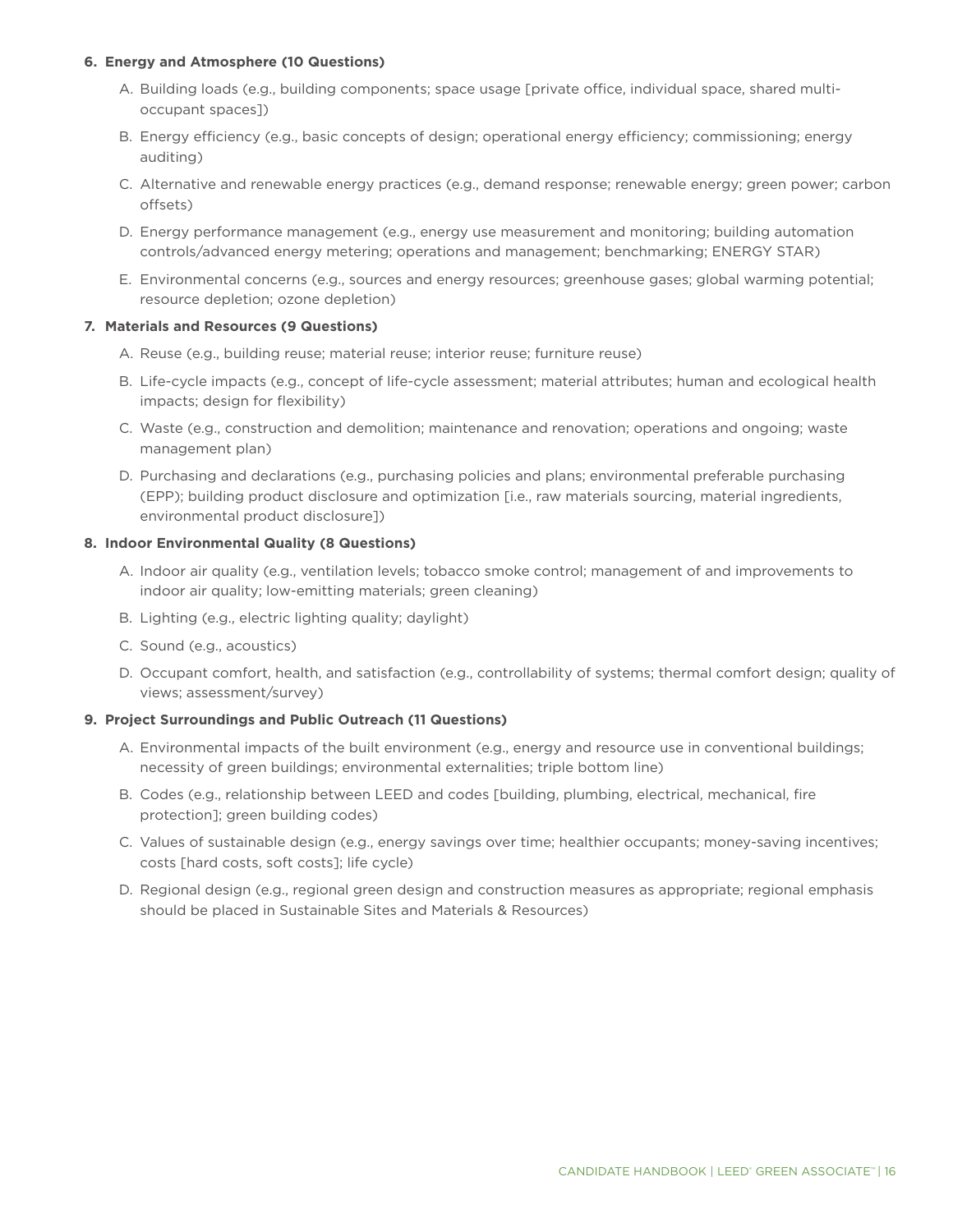# <span id="page-16-0"></span>**References**

The primary sources for the development of the LEED Green Associate exam are the *Green Building and LEED Core Concepts Guide, 3rd Edition* and the Introductory and Overview sections of the *LEED Building Design and Construction Reference Guide, v4 Edition*, in addition to the LEED rating systems. The following list of references is not meant to be comprehensive. When combined with the exam specifications, the candidate has the material from which the exam is based.

The LEED Green Associate exam is designed to test the general knowledge of green building practices and how to support other professionals working on LEED projects.

### **References**

- U.S. Green Building Council. *[Green Building and LEED Core Concepts Guide](https://www.usgbc.org/resources/leed-core-concepts-guide)*. 3rd Edition. U.S. Green Building Council, 2011. Print and Digital versions available.
- U.S. Green Building Council. Introductory and Overview Sections. *[LEED Building Design + Construction](https://www.usgbc.org/sites/all/assets/section/files/v4-guide-excerpts/Excerpt_v4_BDC.pdf)  [Reference Guide](https://www.usgbc.org/sites/all/assets/section/files/v4-guide-excerpts/Excerpt_v4_BDC.pdf)*. V4 Edition. U.S. Green Building Council, 2019 1 .
- U.S. Green Building Council. *LEED v4 Impact Category and Point Allocation Process Overview. U.S. Green [Building Council, 2013](http://www.usgbc.org/resources/leed-v4-impact-category-and-point-allocation-process-overview)*.
- U.S. Green Building Council. *[LEED v4 User Guide](http://www.usgbc.org/resources/leed-v4-user-guide)*. U.S. Green Building Council, 2013.
- U.S. Green Building Council. *[Guide to LEED Certification: Commercial](http://www.usgbc.org/resources/guide-leed-certification-commerical)*. U.S. Green Building Council, 2014.
- "[LEED Certification Fees](https://new.usgbc.org/cert-guide/fees)." U.S. Green Building Council.
- ["Addenda Database](http://www.usgbc.org/leed-interpretations)." U.S. Green Building Council.

<sup>1</sup> Introductory and overview sections are available to download separately from purchasing the full reference guide.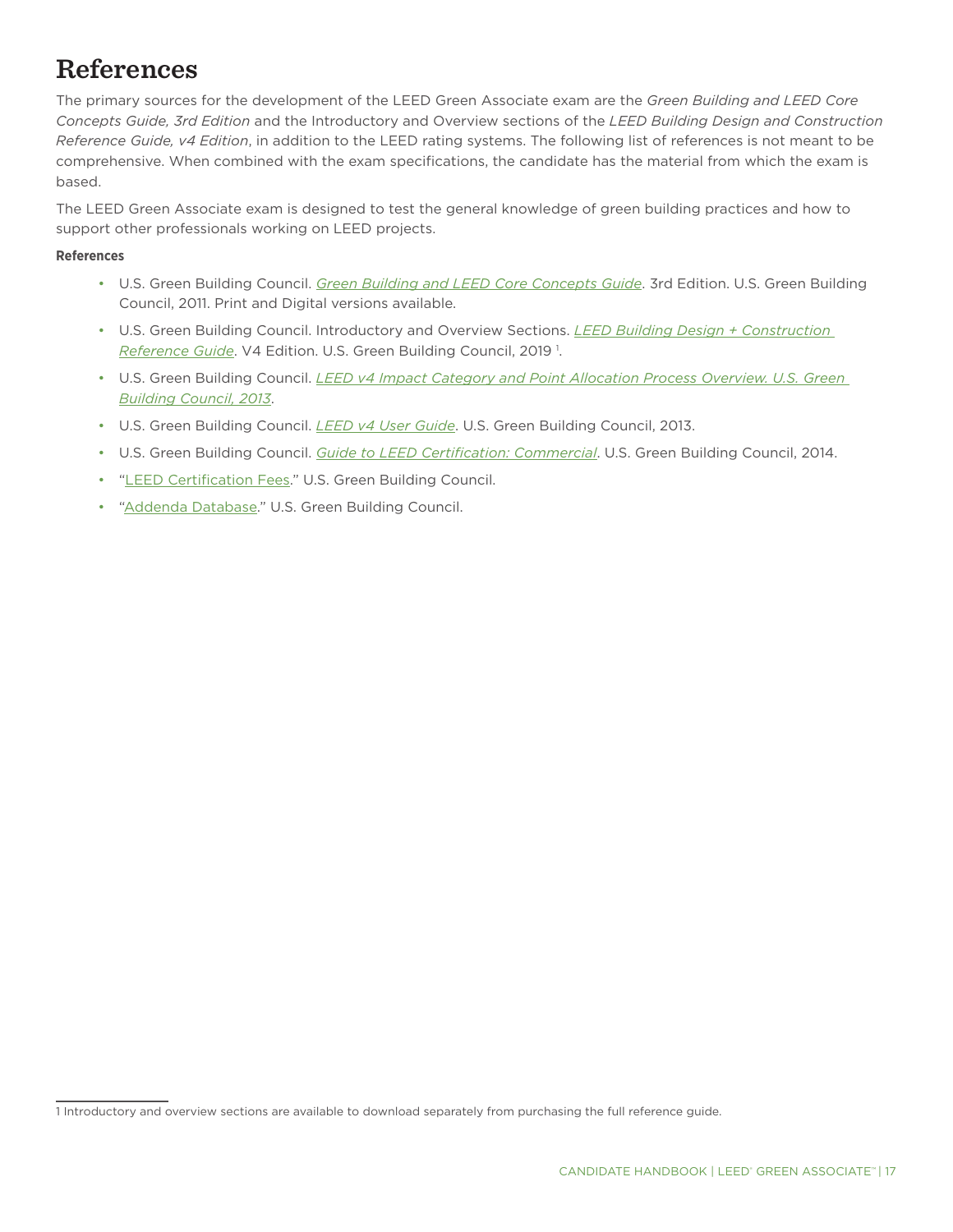## <span id="page-17-0"></span>**Sample Questions**

**Disclaimer:** The exam questions listed here were discarded in the process of creating questions for new exams. The questions are provided for your convenience to allow you to better familiarize yourself with the format and general content of questions on exams.

The content of these questions, while representative of the type of questions you can expect, does not necessarily mirror the content that will appear on the actual exams.

Furthermore, your ability to correctly answer these sample questions does not in any way predict or guarantee your ability to successfully answer questions on the actual exams.

### **LEED Green Associate Sample Questions**

- 1. When applying for innovation credits, a project team
	- A. Cannot submit any previously awarded innovation credit.
	- **B. May receive credit for performance that doubles a credit requirement threshold.**
	- C. May submit a product or strategy that is being used in an existing LEED credit.
	- D. May receive a credit for each LEED AP who is on the project team.

*This question represents Knowledge Domain 1E: LEED Process, credit categories.*

- 2. A developer wants to make a profit by building a new office that maximizes daylighting and views. What actions might the developer take to fulfill all parts of the triple bottom line?
	- A. Restore habitat onsite
	- B. Purchase ergonomic furniture
	- C. Pursue local grants and incentives
	- **D. Provide lighting controllability for occupants**

*This question represents Knowledge Domain 9A: Project Surroundings and Public Outreach, environmental aspects of the built environment.*